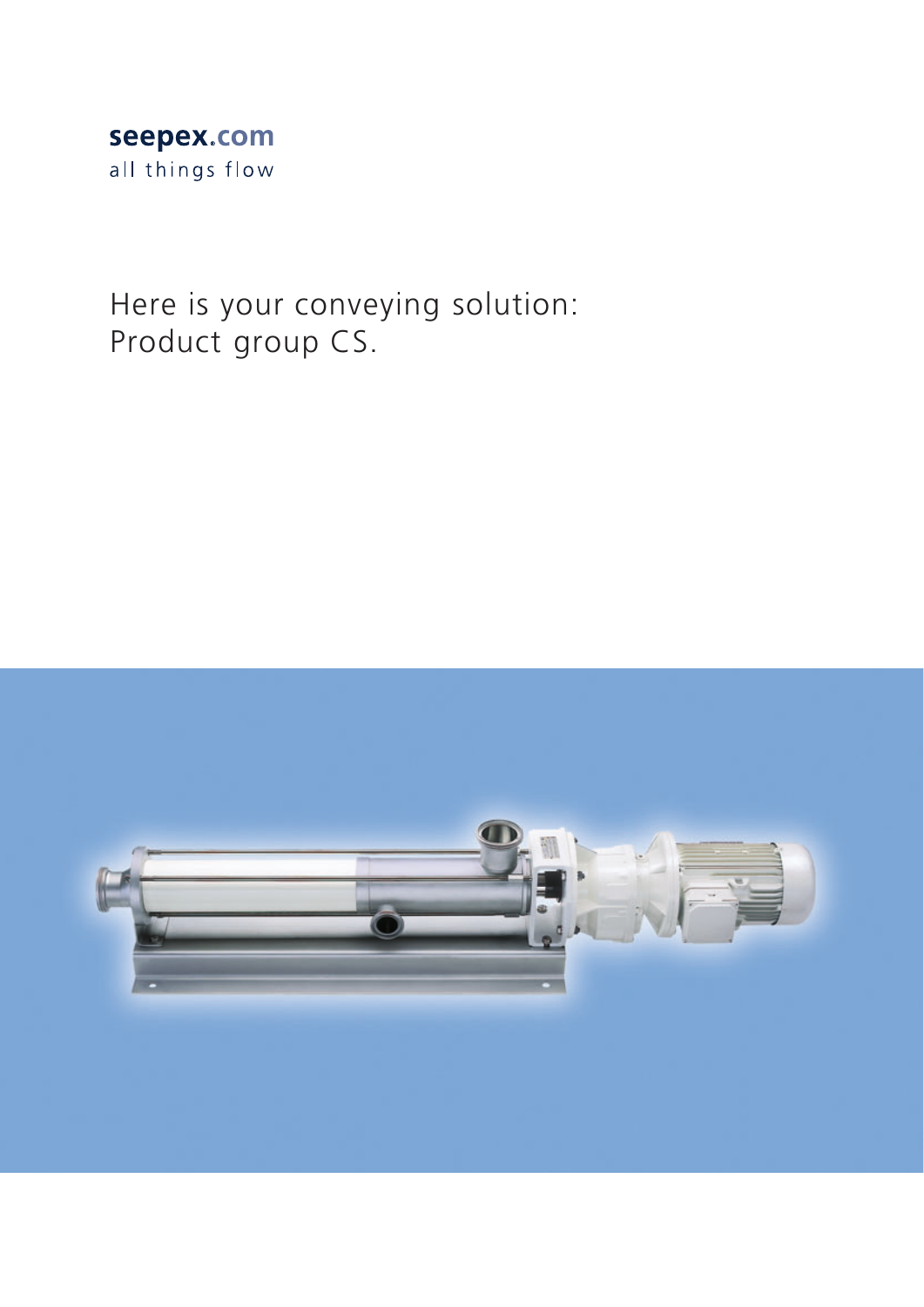# CS – Food grade pumps

The 3 product ranges of the CS product group are used primarily in the food, pharmaceutical, cosmetics and chemical industries. "C" stands for CIP (Cleaning in Place) and "S" for SIP-capability (Sterilisation In Place) of the pumps. CS pumps satisfy the highest requirements with regard to gentle conveying, sanitation, cleaning and sterilisation. They are certified acc. to the 3-A Sanitary Standard of the US and designed in compliance with the EHEDG directives.

# **Coupling rod**

in standard design or with even wall thickness. The seal on both ends is moulded as an integral part of the elastomeric stator; corrosion of the stator tube is never a problem because the pumped liquid never comes into contact with

the metal tube or the bonding adhesive.

made of stainless steel for power transmission, available with propellers or feed screw.

### **Stator**

**Open fork joint** for transmission of power, BCSO model designed as an open "hygienic joint" for optimum cleaning as well as highest resistance to corrosion and wear. Service-friendly due to assembly without special tools. Range BCSB designed with closed pin joint. **Open pin joint** newly developed hygienic joint, designed for higher pressures and flow rates. (see detail) **Support** made of stainless steel, satin finish for superior resistance to corrosive cleaning and sanitizing chemicals. **Rotor** wear resistant and corrosion-proof materials. Alternatively with additional surface treatment.

# **Pressure branch**

made of stainless steel, with internally polished finish and externally satin finish. Designed with almost no "dead zones" and features to allow complete draining. Standard connection to DIN 11851, 11864 or Tri Clamp® alternatives.

> **Tie bolts** and all other fittings are corrosion proof.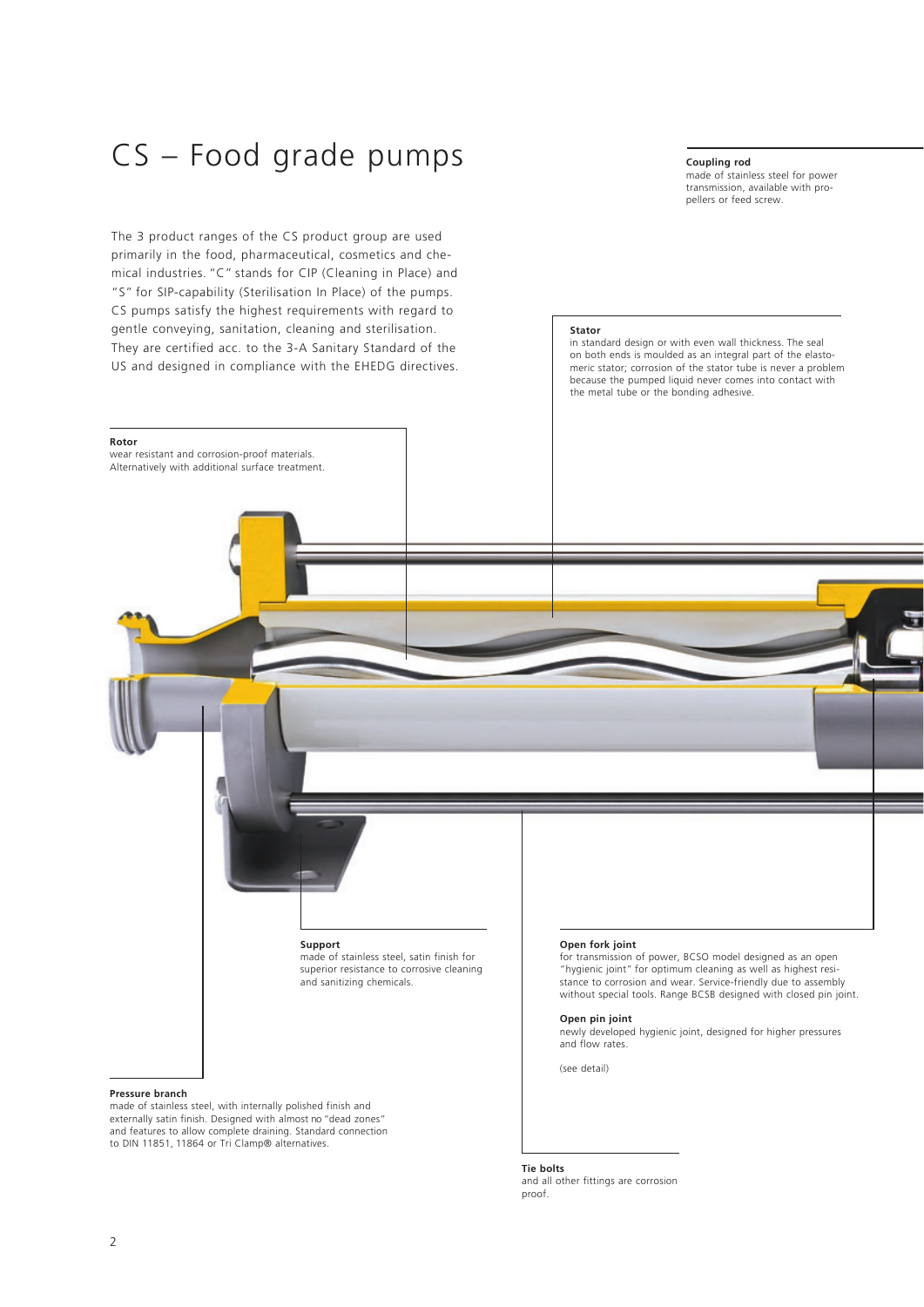

# **Plug-in shaft connection**

for easy dismantling of the pump and drive enabling quick replacement of the rotating parts and shaft seals. The plug-in shaft pin secures the shaft connection to the drive and the splash ring protects the bearing from contamination/gland leakage.

### **Plug-in shaft**

made of stainless steel. Open design for easy CIP and designed to mount the mechanical seal.

# **Suction casing**

made of stainless steel, internally polished external satin finish. Almost "Dead zone free" design with suction connection above the mechanical seal enables CIP solutions to flow through the entire casing. Choice of off-set CIP-connection for almost residue-free cleaning and complete draining. Options with jackets for heating. Standard connec-tions according to DIN 11851, 11864 or Tri Clamp®.

# **Lantern**

in corrosion resistant design, optionally made of stainless steel, for connection of pump and drive and to secure the assembly to the baseplate or skid.

# **Detail: Open pin joint**

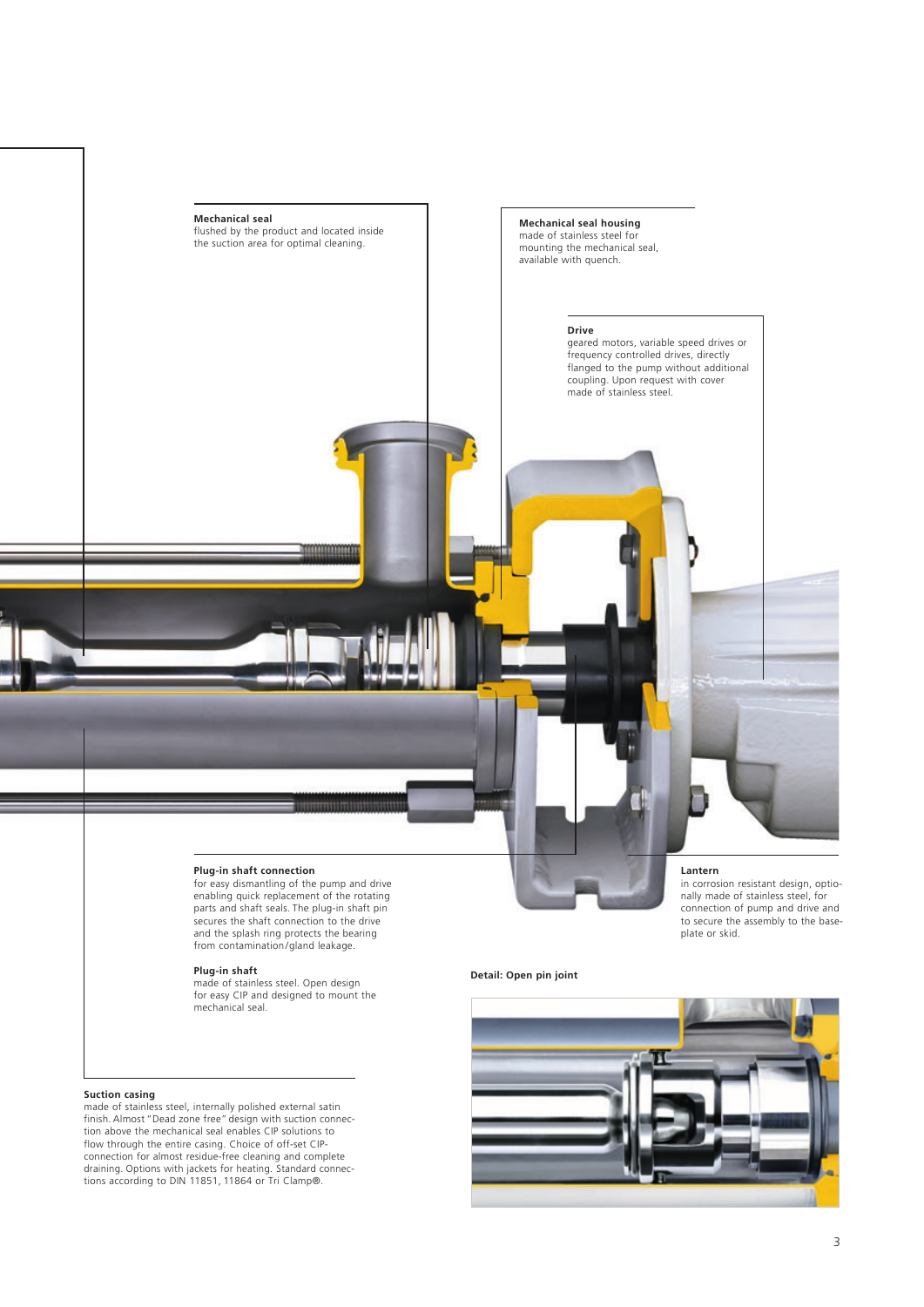# Why food grade pumps?

Because they are used in applications such as agriculture, brewing industry and distilleries, chemical and biochemical industry, confectionery industry, dough processing and bakeries, fruit and vegetable processing, milk and dairy industry, pharmaceutical and cosmetics industry, poultry and meat processing and wine industry.

# **Features**

- **•** Gentle handling of flowable and high viscosity products with controllable flows and pressures
- **•** Easy cleaning: optimised pump casing designs with mini mal residual volume that provide simple CIP operations
- **•** Service-friendly with easily disassembled universal joints
- **•** Sanitary mechanical seals selected for the respective application
- **•** Stator materials and secondary seals with FDA approval available
- SIP with steam is an available option with cycled operation of the pump
- > Conveying capacity: 30 l/h–130 m3 /h (0.13 GPM–575 GPM), Pressure: up to 24 bar (360 psi)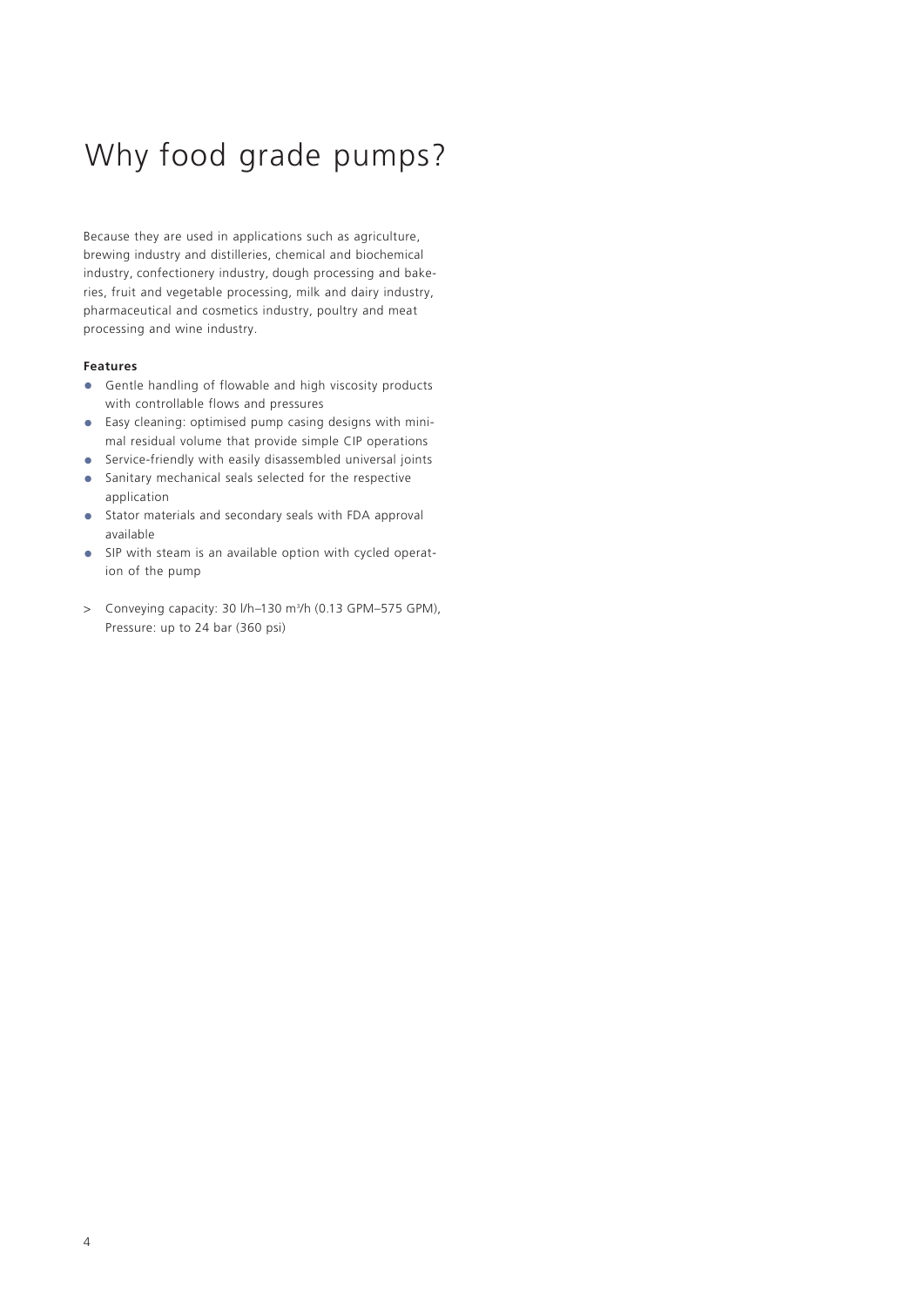# Overview of ranges

The pumps of the BCSO range are equipped with open hygienic **Range BCSO**joints that can be cleaned without leaving residues through CIP continuous cleaning. They meet highest demands on hygienic cleanliness and on corrosion and wear resistance. The open fork joint features an especially shaped coupling rod and the rotor or plug-in shaft head. Apart from that, it is made up of only a few components. For higher pressures and conveying capacities, seepex additionally offers a newly developed, open pin joint. Service work can be performed easily and rapidly without the need for special tools. They are certified acc. to the 3-A Sanitary Standard of the US and designed in compliance with the EHEDG directives.

The pumps of the BCSB range differ from those of range BCSO in their joint design. The BCSB range is equipped with the proven, closed pin joints from the seepex pumps of the BN/NS ranges. These cost-efficient and wear-resistant pin joints are filled with a special grease approved for the food sector and sealed through a resilient universal joint sleeve and holding bands. They are suited for use with abrasive conveying media and high operating pressures.

The BTCS range features a feed hopper with a cylindrical/ conical compression zone. Highly-viscous conveying media with a low degree of flowability are fed to the conveying elements rotor and stator through the auger feed screw on the coupling rod. Optimum filling of the conveying chamber is achieved through the priming pressure generated in the compression zone. The pumps of the BTCS range are optionally equipped with the open, service-friendly joints or with the proven, closed pin joints.



### **Range BCSB**



# **Range BTCS**